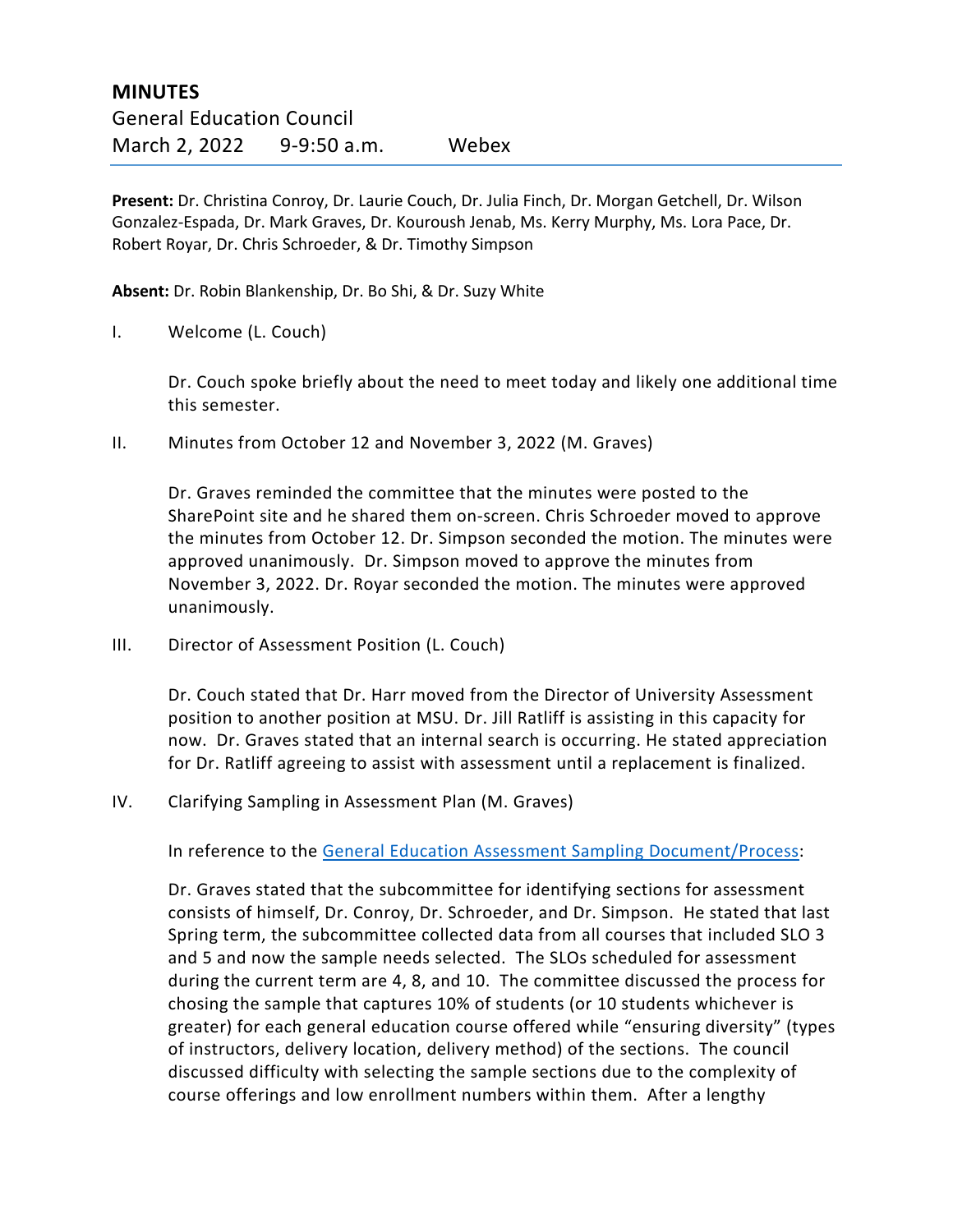discussion, the process for identifying the assessment sample was determined to be: 1) Compile a list of all courses for each SLO and determine the total number of students enrolled. 2) determine the percentages of each delivery methods/instructor types represented in the whole. 3) Select courses that represent the percentages determined in step 2. 4) Select courses whose enrollment is equal to 10% of the total number of students from step 1. Dr. Graves stated that the subcommittee would determine the sample and notify instructors as soon as possible.

## V. Assessment Cycle (L. Couch & M. Graves)

Dr. Couch stated that according to the approved assessment plan, in addition to assessing identified SLOs each semester, there are SLOs that are identified for "Planning" and "Implementing". Initially it was assumed that the Director of Assessment would be leading the activity involved in these two stages, however Dr. Ratliff does not have sufficient time to do so which lead to the discussion of the council leading the organization of these two stages. Dr. Couch asked for a discussion of how the council envisioned these stages and their role in relation to them in order to move forward. Dr. Simpson stated that if there were no issues with the assessment results he did not support requiring activity in those stages. Dr. Couch stated that is the case for the assignments and rubrics during the Planning and Implementing stages but stressed the importance of continuous improvement of instructional methods beyond the minimum requirement to meet the assessment goal. When being developed, the intent was for instructors/coordinators from all of the courses included in teaching the SLO to collaborate and develop plans for increasing scores. This would foster cohesion in the general education program in line with best practices. The council discussed the intent, merit, and challenges of these two stages of the assessment cycle. It was stated that discussing successful and less than successful approaches across disciplines can benefit all instructors. Challenged noted include the low number of faculty instructing general education courses to participate in the effort, the expectations of adjuncts, and the logic of putting forth effort when the assessment goals are met. The council discussed ways to increase instructor participation if the council decides to move forward with the tasks intended for the two stages including incorporation of a set day each semester to gather all parties and complete the tasks. Dr. Couch asked that the committee contemplate the discussion and be prepared to make decisions at the next meeting.

## VI. FYS Subcommittee Report (L. Pace)

Ms. Pace stated that the FYS subcommittee would meet for the first time this semester the week of March 21 through 25. The agenda will include the final evaluation review. Based on preliminary review of the evaluations received, the subcommittee made minor adjustments for the spring term. During the fall term, there were sixty-one sections including three reading enhanced, two living learning community sections, one DREAMS section, and one Appalachian educators section. Ms. Pace reported that she is currently in the process of recruiting peer leaders for